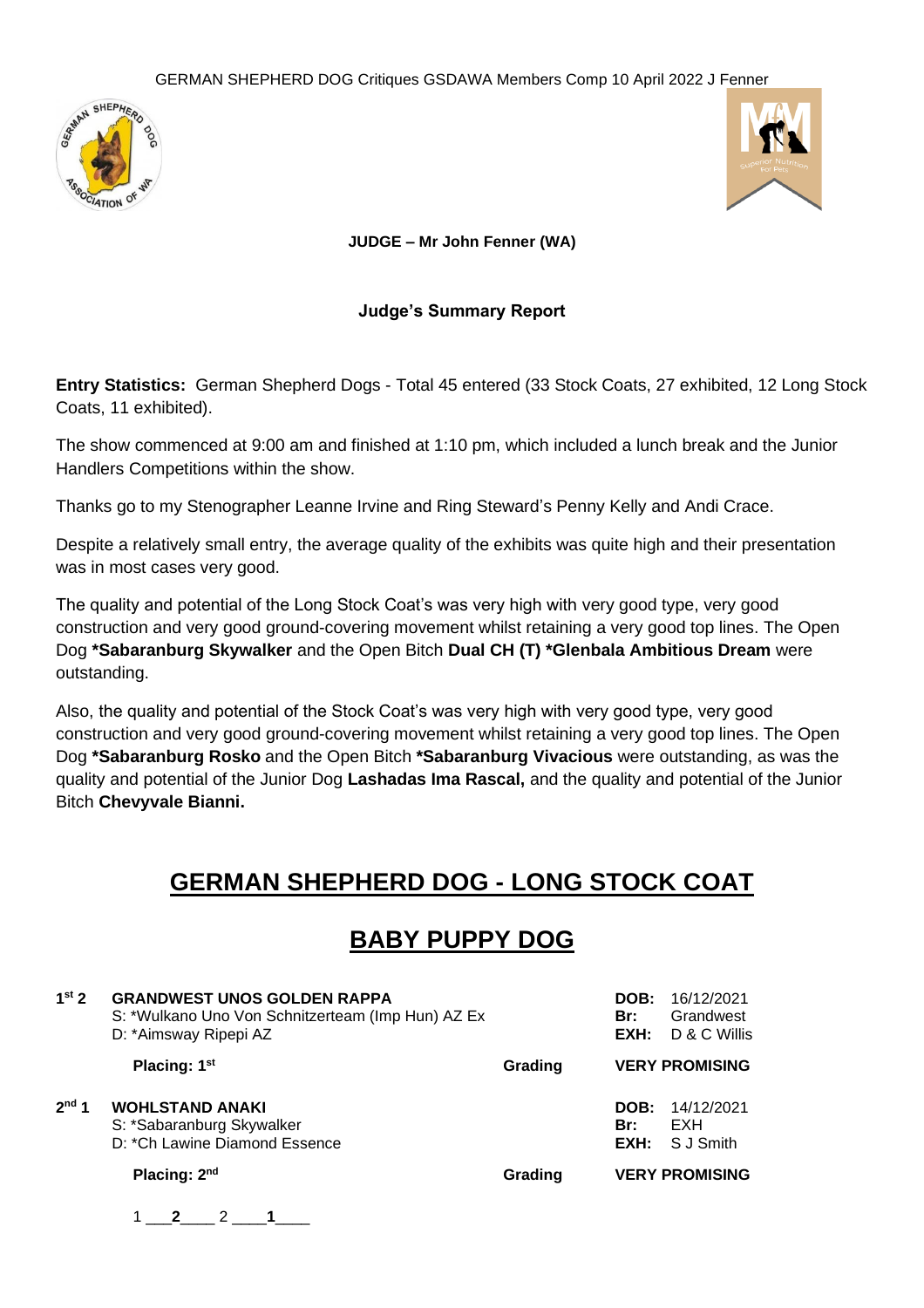### **MINOR PUPPY DOG**

D: Shaygar Parisienne Dynasty

## **INTERMEDIATE DOG**

#### $1<sup>st</sup>$  4 **st 4 ELKALA ROYAL LOGAN DOB:** 03/04/2020

S: <sup>\*</sup>Ch Volscaro Lenton Brae CD RE ET **Br:** Br: B Kohler<br>
D: Elkala Arvas Game On Brae CD RE ET Br: B B**XH:** J Raven

D: Elkala Aryas Game On<br>2 Years

66.0 / 28.5 cm

Very large, strong, well-proportioned dog of very good and overall balanced proportions. Black and tan saddle markings. Very good head and expression. Normal length of neck, high withers, firm back and good croup. Good fore and underchest for his age. Very good forequarter angulation, good hindquarter angulation. Stands not quite correct in front, correct behind. Steps correct coming and going. Displays ground covering movement, with good reach and strong drive.

 $1 - 4$ 

## **OPEN DOG**

| 1 <sup>st</sup> 5 *SABARANBURG SKYWALKER AZ |  |
|---------------------------------------------|--|
|---------------------------------------------|--|

S: \*Ch Seigen Suris Alfie AZ Ex.M **Br:** EXH

D: \*Sabaranburg Purple Haze Ex **Exh:** B&L Lubbock

3 Years 10 Months 66.0 / 28.5cm

Large, standing on the upper limit of size, very well-proportioned dog of very good type and very balanced construction. Black and tan saddle markings. Very good head and expression. Normal length of neck, high withers, firm back and very good croup. Very good fore and underchest. Stands correct in front, just slightly close behind. Steps just slightly close going and correct coming. Displays very good ground-covering movement whilst retaining a very good topline and underline.

| Placing: 1 <sup>st</sup>                                                               | Grading: | <b>EXCELLENT</b> |                                                                       |
|----------------------------------------------------------------------------------------|----------|------------------|-----------------------------------------------------------------------|
| $2nd 6$ ICCARA BROTHER IN ARMS<br>S: *Bluemax Tiger Town<br><b>D:</b> Iccara Bad Habit |          | Br:              | <b>DOB:</b> $26/11/2018$<br>FXH<br><b>EXH:</b> C Mailata & S Woollard |

3 Years 4 Months 66.0 cm / 29.0cm

Large, standing on the upper limit of size, good medium strong, very well-proportioned dog of very good and very balanced construction. Black and tan saddle markings. Very good head and expression. Good length of neck, high withers, firm back and very good croup. Good fore and underchest. Very good fore and hindquarter angulations. Steps correct going and coming. Moves with very good ground-covering movement, impressive is both his reach and drive.

**Placing: 2**

| Grading: | <b>EXCELLENT</b> |
|----------|------------------|
|          |                  |

1 \_\_\_**5**\_\_\_\_ 2 \_\_\_\_**6**\_\_\_\_

BEST DOG LSC\_\_\_**5\_**\_\_\_ RESERVE DOG LSC\_\_\_**6**\_\_\_

**SCR 3 SHAYGAR DYNAOMMY INDY**<br>
S: \*Ch Hasenway Major Tom **DOB:** 28/08/2021<br>
Br: Shaygar German Shepherds S: \*Ch Hasenway Major Tom **Br:** Shaygar German Shepherds Shepherds Shepherds Shepherds Shepherds Shepherds Shepherds Shepherds Shepherds Shepherds Shepherds Shepherds Shepherds Shepherds Shepherds Shepherds Shepherds Sheph

**bob:**  $2/06/2018$ 

**Placing: 1st Grading: VERY GOOD**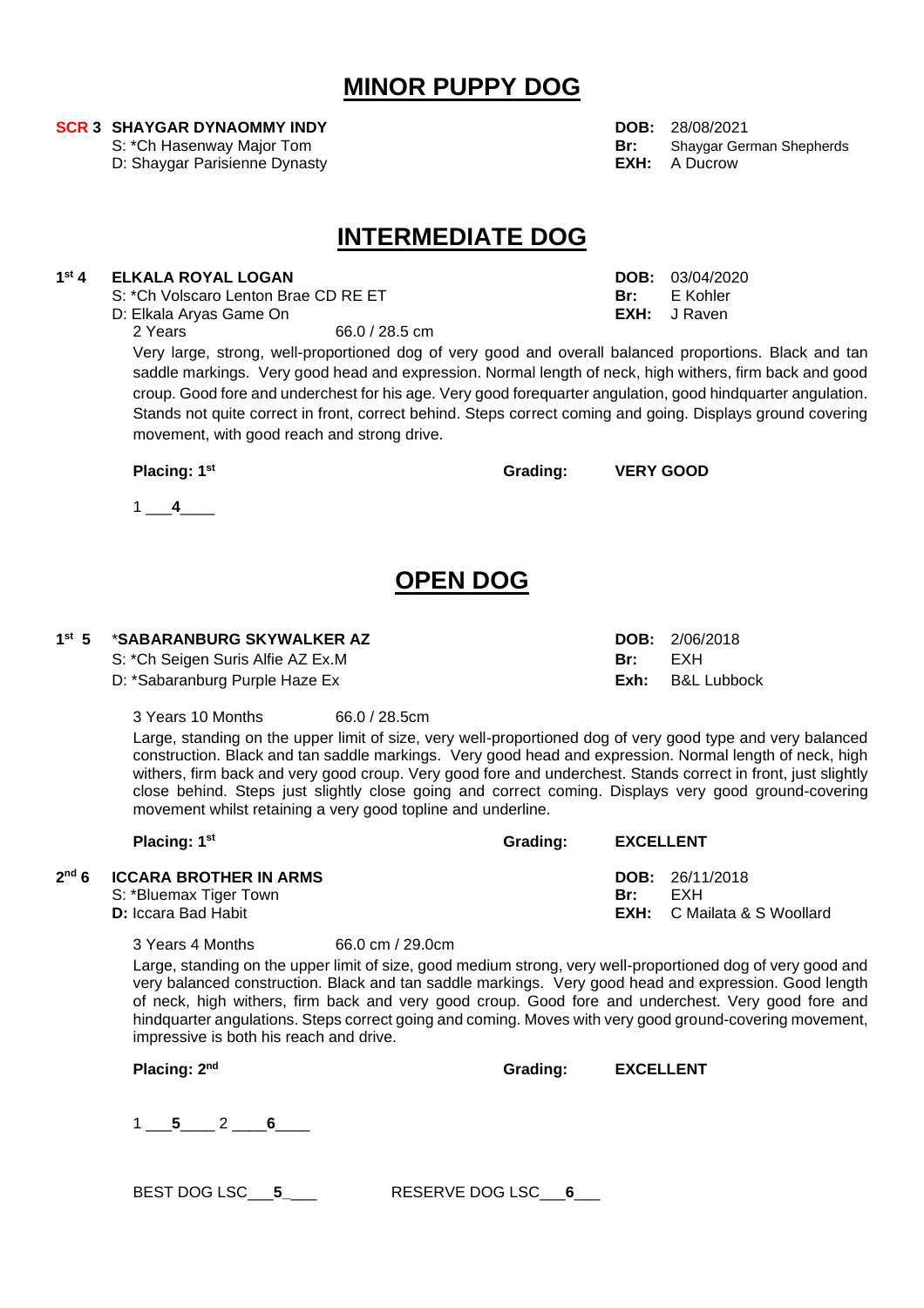# **BABY PUPPY BITCH**

| $1st$ 7           | <b>SABARANBURG XENA</b><br>S: *Salvatore vom Grafenwald (Imp Deu)<br>D: *Sabaranburg Vivacious               |          | DOB:<br>Br:<br>Exh:        | 26/10/2021<br>EXH<br>B &. L Lubbock     |
|-------------------|--------------------------------------------------------------------------------------------------------------|----------|----------------------------|-----------------------------------------|
|                   | Placing: 1 <sup>st</sup>                                                                                     | Grading: |                            | <b>VERY PROMISING</b>                   |
| 2 <sup>nd</sup> 8 | <b>WOHLSTAND DAKOTA</b><br>S: *Sabaranburg Skywalker<br>D: *Ch Lawine Diamond Essence                        |          | DOB:<br>Br:<br>EXH:        | 14/12/2021<br>EXH<br>S J Smith          |
|                   | Placing: 2 <sup>nd</sup>                                                                                     | Grading  |                            | <b>VERY PROMISING</b>                   |
| 3 <sup>rd</sup> 9 | <b>GRANDWEST UNOS PRINCESS</b><br>S: *Wulkano Uno Von Schnitzerteam (Imp Hun) AZ Ex<br>D: *Aimsway Ripepi AZ |          | <b>DOB:</b><br>Br:<br>EXH: | 16/12/2021<br>Grandwest<br>D & C Willis |
|                   | Placing: 3rd                                                                                                 | Grading  |                            | <b>VERY PROMISING</b>                   |
|                   | 3<br>2<br>9<br>8<br>7                                                                                        |          |                            |                                         |

## **INTERMEDIATE BITCH**

#### **1 st 10 EROICA OLIETTA (AI)** AZ **DOB:** 03/04/2020

2 Years 61.5 cm / 27.0cm

Very large, standing on the absolute maximum of size. Black and tan saddle markings. Very good head and expression, with very good dark eyes. Good length of neck, high withers, straight back and good croup. Very good fore and underchest development for her age. Very good fore and hindquarter angulations. Stands correct in front and rear. Steps correct going and coming. Displays very good ground covering movement with very balanced fore and hindquarters with powerful drive and very good reach.

**Placing: 1st Grading: VERY GOOD**

1 \_\_\_**11**\_\_\_\_

## **OPEN BITCH**

#### 1<sup>st</sup> 11 **st 11 \*Dual CH (T) GLENBALA AMBITIOUS DREAM DOB:** 3/10/2017

S: \*Djambo vom Fichtenschlag VA (imp Deu) **Br:** G & K Gregory

D: Ch Glenbala Ambitious Witch **Exh:** I Heard/K Pearce/G & K Gregory

4 Years 6 Months 61.5 cm / 27.0 cm

Very large, good medium strong very well-proportioned bitch of very good type. Black and tan saddle markings. Very good head and expression with dark eyes. Normal length of neck, high withers, straight firm back and good croup. Very good fore and under chest development for her age. Very good fore and hind quarter angulations. Stands correct in front and rear. Steps correct going and coming. Displays very good ground-covering movement with very good reach and strong drive. Her movement and condition was ideal throughout the presentation.

**Placing: 1st Grading: EXCELLENT**

D: Eroica Humphrey **Exh:** S & N Smith / K Leonard

S: Kaperville Obsidian **Britannic Communist Communist Communist Communist Communist Communist Communist Communist Communist Communist Communist Communist Communist Communist Communist Communist Communist Communist Communis**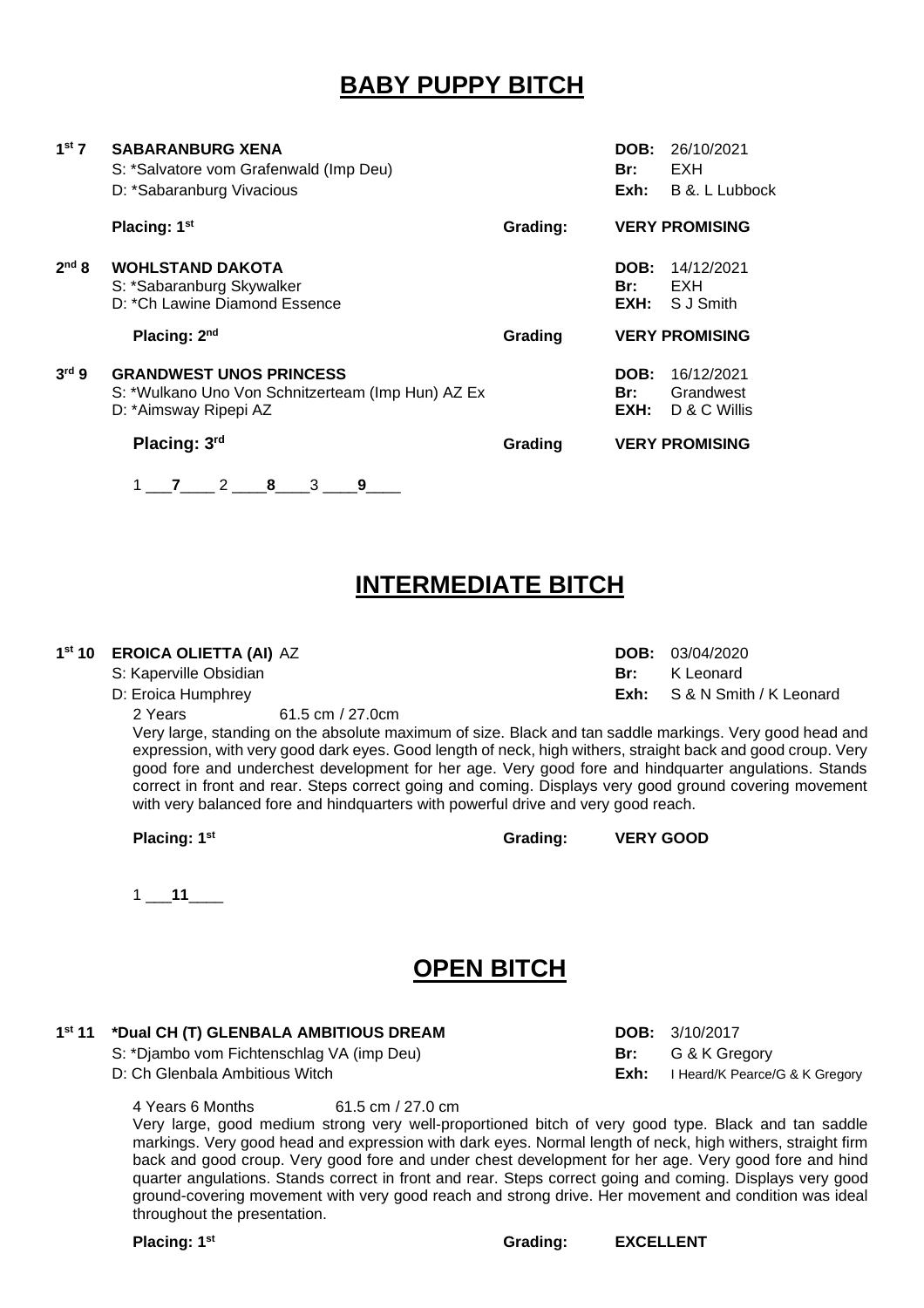#### **2 nd 12 CH LAWINE DIAMOND ESSENCE AZ DOB:** 23/07/2019

S: Iliano von Juvenisty (imp NDL) **Br:** PR & DJ Smith D: Ch Lawine Takira **Exh:** SJ Smith

2 Years 8.5 Months 60.5 cm / 26.5 cm

Large, good medium strong well-proportioned bitch of good type and compact proportions. Very good head and expression. Normal length of neck, high withers, firm back, slightly short and slightly steep croup. Good fore and very good underchest development. Good fore and somewhat deep hindquarter angulations. Stands correct in front and rear. Steps not quite correct coming and going. Still shows balanced groundcovering movement, where the reach could be a little more pronounced and the hindquarter a little firmer. She has more potential than precented on the day. Unfortunately, she was presented heavy and insufficiently firm and dry on the day.

**Placing: 2**

**nd Grading: VERY GOOD**

1 \_\_\_**11**\_\_\_\_ 2 \_\_\_\_**12**\_\_\_\_

BEST BITCH LSC\_\_\_**11\_**\_\_\_ RESERVE BITCH LSC\_\_\_**10**\_\_\_

# **GERMAN SHEPHERD DOG - STOCK COAT**

## **BABY PUPPY DOG**

#### **1 st 13 GRANDWEST UNOS GOLDEN ACE DOB:** 16/12/2021

S: \*Wulkano Uno Von Schnitzerteam (Imp Hun) AZ Ex **Br:** Grandwest<br>D: \*Aimswav Ripepi AZ **Britan Az Britan Container Active AC C** Willis D: \*Aimsway Ripepi AZ

**Placing: 1<sup>st</sup> CRADING Grading VERY PROMISING** 

1 \_\_\_**13**\_\_\_\_

### **PUPPY DOG**

**1 st 15 CHEVYVALE COLT DOB:** 16/06/2021 S: \*Wulkano Uno Von Schnitzerteam (Imp Hun) AZ Ex **Br:** B J Pereira & r Pritchard<br>D: \*Chevyvale Irresistibly Devine **Britter Britter Britter Britter Britter** M Dean D: \*Chevyvale Irresistibly Devine **Placing: 1st Grading VERY PROMISING**

**2 nd 14 BRONBOREO DEUCE DEL CORAZON DOB:** 24/04/2021 S: \*Wulkano Uno Von Schnitzerteam (Imp Hun) AZ Ex **Br: B J Pereira & r Pritchard** D: \*Bronboreo Vejaja **EXH:** M Dean

Measured due to oversize and found to be 68 cm.

**Placing: 2nd Grading UNGRADED**

1 \_\_\_**15**\_\_\_\_ 2 \_\_\_\_**14**\_\_\_\_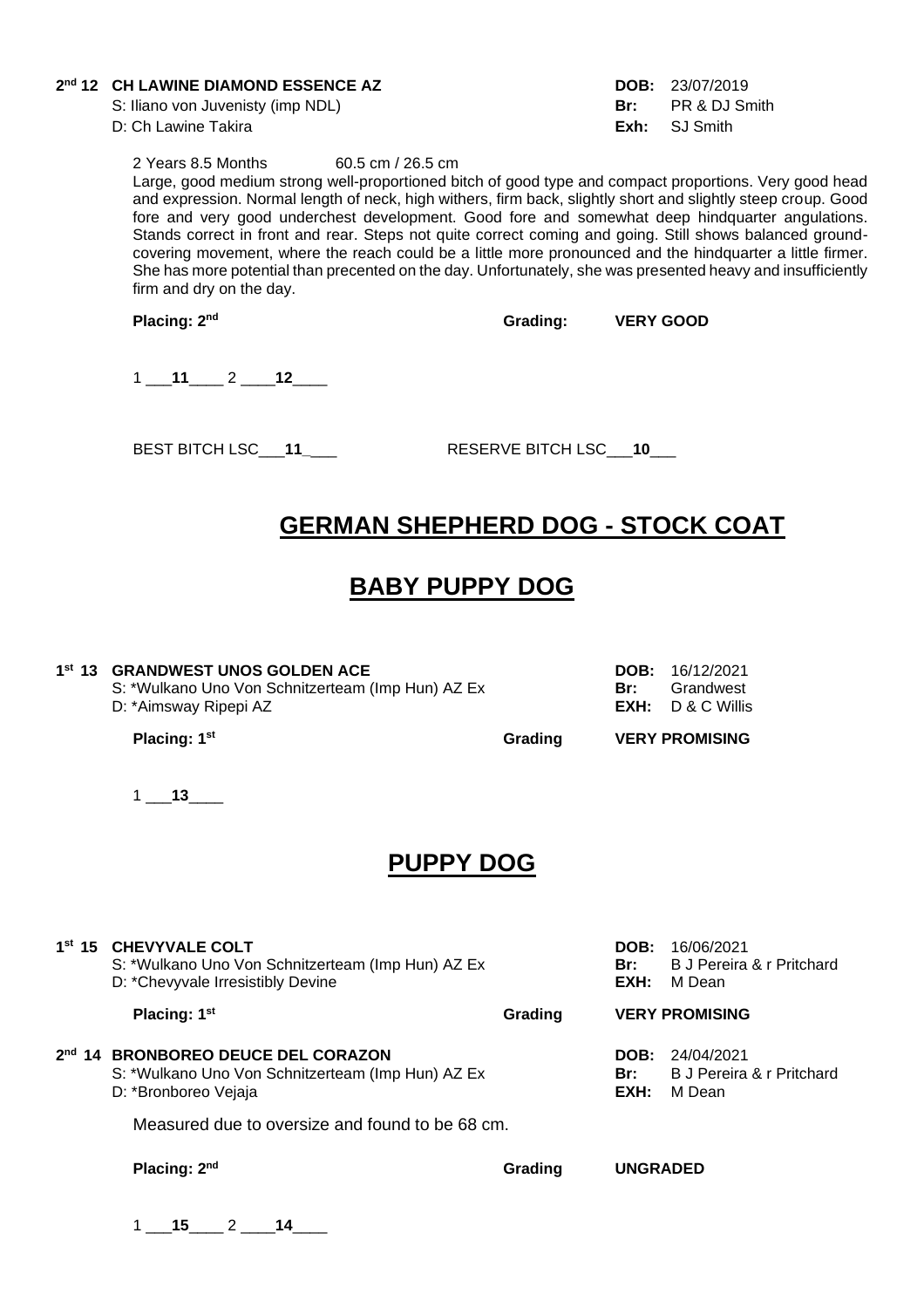## **JUNIOR DOG**

| 1 <sup>st</sup> 16 LASHADAS IMA RASCAL | <b>DOB:</b> $16/03/2021$ |
|----------------------------------------|--------------------------|
| S: *Salvatore vom Grafenwald (Imp Deu) | <b>Br:</b> S Hosking     |
| D: *La Shadas Born Magic               | <b>Exh:</b> A Jones      |
|                                        |                          |

13 Months 65.0 cm / 28.5 cm Large, strong, very well-proportioned dog of very good type. Black and gold saddle markings. Very good head and expression with dark eyes. Very good length of neck, high withers, straight back and very good croup. Very good fore and underchest for his age. Very good fore and hindquarter angulations. Stands correct in front and rear. Steps correct going and coming. Very good ground-covering movement with free reach and strong drive and overall very balanced anatomy and angulations.

**Placing: 1<sup>st</sup> Crading: VERY GOOD** 

1 \_\_\_**16**\_\_\_\_

### **INTERMEDIATE DOG**

#### **SCR 17TEAM BERN TIGER OF SWEDEN DOB:** 21/10/2019

**Placing: SCRATCHED**

## **OPEN DOG**

| 1st 18 *SABARANBURG ROSKO                |     | DOB: 03/09/2017      |
|------------------------------------------|-----|----------------------|
| S: *UK Ch Conbhairean Freddie (Imp UK)   | Br: | FXH                  |
| D: *Boney M vom Bad Walde IPO2 (Imp Deu) |     | $Exh: B & L$ Lubbock |

4 Years 7 Months 66.0 cm / 31.0 cm

Large, strong, very well-proportioned dog of very good type and very balanced construction. Black and tan saddle markings. Very good head and expression with dark eyes. Good length of neck, high firm withers, firm back and good croup. Very good fore and underchest. Very good fore and hindquarter angulations. Stands correct in front and slightly not straight behind . Steps quite close behind and correct coming. Displays very good and effective ground covering movement, with free reach and strong drive, whilst maintaining a very good topline.

| Placing: 1 <sup>st</sup>             | Grading: | <b>EXCELLENT</b> |                        |
|--------------------------------------|----------|------------------|------------------------|
| 2 <sup>nd</sup> 20 *LASHADAS ED (AI) |          |                  | <b>DOB:</b> 01/01/2020 |
| S: *LaShadas Ocka Ex. M              |          | Br:              | FXH                    |
| D: *LaShadas Onyx Ex                 |          |                  | <b>Exh:</b> S Hosking  |

27 Months 65.0 cm / 28.5 cm

Large, good medium strong very well-proportioned dog of very good type and very balanced construction. Black and tan saddle markings. Very good head and expression with dark eyes and very good planes of the skull and foreface. Good length of neck, high withers, straight back and good croup. Very good fore and underchest. Stands in very good proportions. Stands correct in front and behind. Very balanced fore and hindquarter angulations. Steps correct going and coming. Displays very balanced and very effective reach and drive with very good ground cover.

#### **Placing: 2**

**nd Grading: EXCELLENT**

- 
- S: \*Willy vom Kuckucksland **Br:** P Schorling D: Wallis vom Bad-Boll **Exh:** S & L Woollard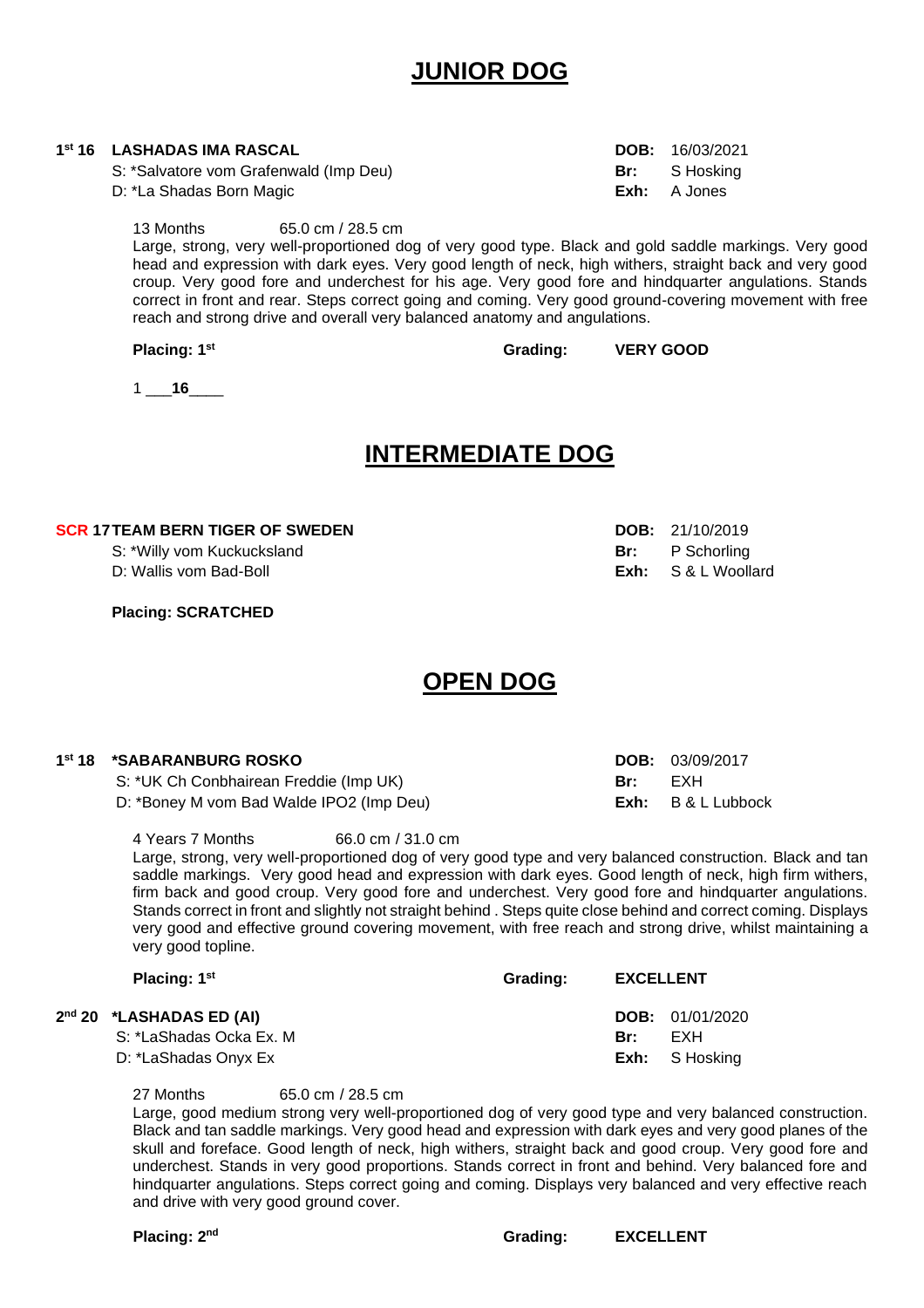#### **SCR 19\*SALVATORE VOM GRAFENWALD (Imp Deu) IPO1 DOB:** 12/03/2018

S: \*Mars von Aurelius IPO2 **Br:** W Bauer<br>D: \*Lila v Haus Thalie IPO2 **Br: Br:** Br: P I Alder D: \*Lila v Haus Thalie IPO<sub>2</sub>

**SCRATCHED**

1 \_\_\_**18**\_\_\_\_ 2 \_\_\_\_**20**\_\_\_\_

BEST DOG SC\_\_\_**18\_**\_\_\_ RESERVE DOG SC\_\_\_**20**\_\_\_

# **BABY PUPPY BITCH**

| 1 <sup>st</sup> 21 | <b>SABARANBURG XIMIRA</b><br>S: *Salvatore vom Grafenwald (Imp Deu)<br>D: *Sabaranburg Vivacious                                            |  |  |  |                      |    | DOB:<br>Br:<br>Exh: | 26/10/2021<br><b>EXH</b><br><b>B &amp; L Lubbock</b> |
|--------------------|---------------------------------------------------------------------------------------------------------------------------------------------|--|--|--|----------------------|----|---------------------|------------------------------------------------------|
|                    | Placing: 1st                                                                                                                                |  |  |  | Grading:             |    |                     | <b>VERY PROMISING</b>                                |
| 2 <sup>nd</sup> 24 | <b>LASHADAS JE SUIS JASPER</b><br>S: *LaShadas Chick Magnet<br>D: *LaShadas Cupid                                                           |  |  |  |                      |    | DOB:<br>Br:<br>Exh: | 15/12/2021<br><b>EXH</b><br>S Hosking                |
|                    | Placing: 2 <sup>nd</sup>                                                                                                                    |  |  |  | Grading:             |    |                     | <b>VERY PROMISING</b>                                |
|                    | 3rd 26 WOHLSTAND WHISPERS N WINX<br>S: Ch Freemont Bad Boy<br>D: Ch Jentol Fantas Unique                                                    |  |  |  |                      |    | DOB:<br>Br:<br>EXH: | 26/12/2021<br>S Smith<br>J Sorenson                  |
|                    | Placing: 3rd                                                                                                                                |  |  |  | Grading              |    |                     | <b>VERY PROMISING</b>                                |
| $4^{th}$ 22        | <b>SABARANBURG XZARA</b><br>S: *Salvatore vom Grafenwald (Imp Deu)<br>D: *Sabaranburg Vivacious                                             |  |  |  |                      |    | DOB:<br>Br:<br>Exh: | 26/10/2021<br><b>EXH</b><br><b>B &amp; L Lubbock</b> |
|                    | Placing: 4th                                                                                                                                |  |  |  | Grading:             |    |                     | <b>VERY PROMISING</b>                                |
| 5 <sup>th</sup> 23 | <b>GRANDWEST TEANA</b><br>S: *Grandwest Ulando AZ Ex<br>D: *Iccara Bad News AZ                                                              |  |  |  |                      |    | DOB:<br>Br:<br>Exh: | 12/11/2021<br>Grandwest<br>D & C Willis              |
|                    | Placing: 5th                                                                                                                                |  |  |  | Grading:             |    |                     | <b>VERY PROMISING</b>                                |
|                    | <b>SCR 25 GRANDWEST UNOS GOLDEN JEWEL</b><br>S: *Wulkano Uno Von Schnitzerteam (Imp Hun) AZ Ex<br>D: *Aimsway Ripepi AZ<br><b>SCRATCHED</b> |  |  |  |                      |    | DOB:<br>Br:<br>EXH: | 16/12/2021<br>Grandwest<br>D & C Willis              |
|                    |                                                                                                                                             |  |  |  |                      |    |                     |                                                      |
|                    | $1$ 21 2 24 3                                                                                                                               |  |  |  | $26 \t 4 \t 22 \t 5$ | 23 |                     |                                                      |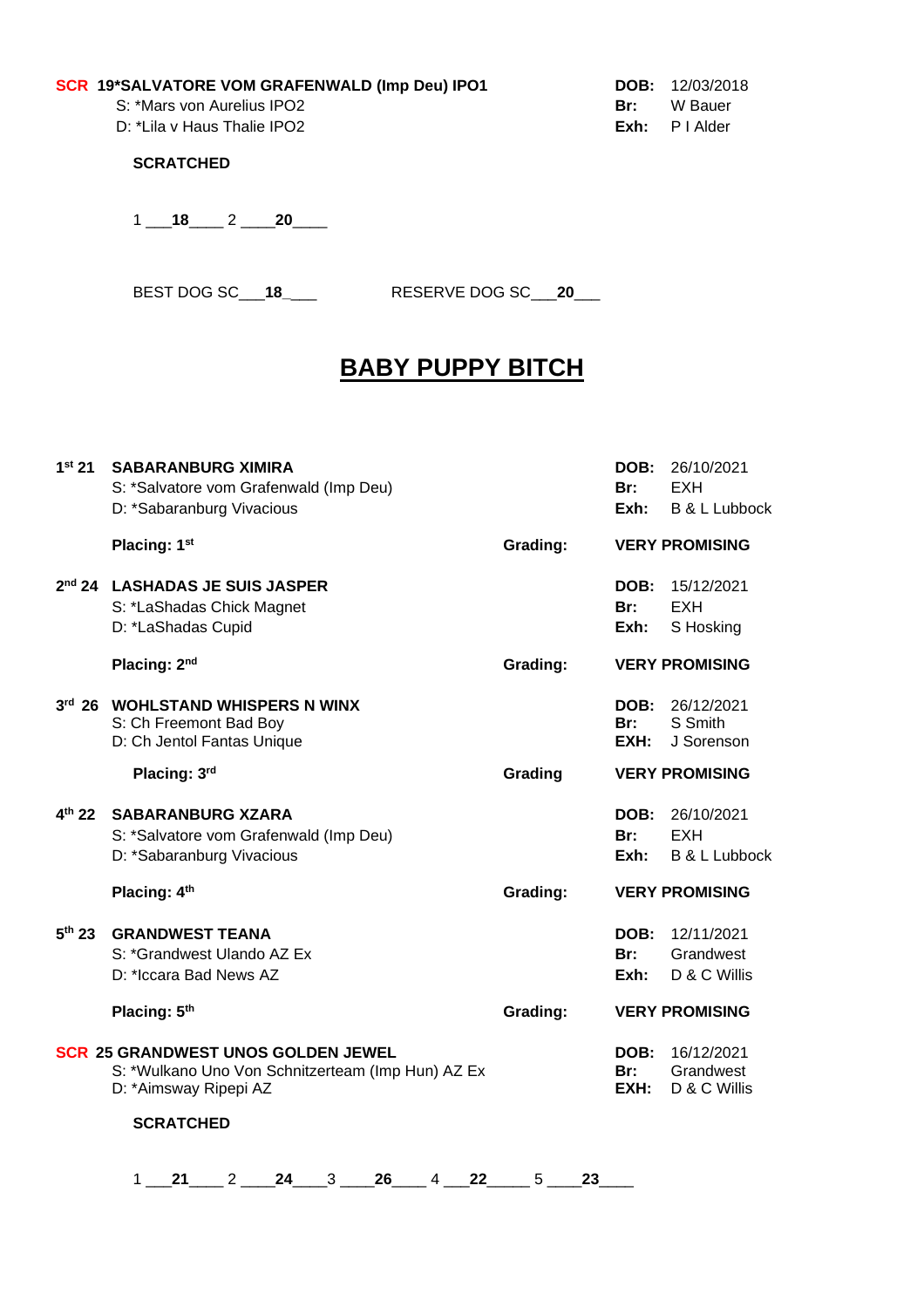# **MINOR PUPPY BITCH**

| 1 <sup>st</sup> 27 | <b>GRANDWEST QUEEN KAYLA</b><br>S: *Wulkano Uno von Schnitzerteam (Imp Hun) AZ ex.<br>D: Grandwest Queen Bee                    |          | Br:<br>Exh:                | DOB: 12/07/2021<br>Grandwest<br>D & C Willis                          |
|--------------------|---------------------------------------------------------------------------------------------------------------------------------|----------|----------------------------|-----------------------------------------------------------------------|
|                    | Placing: 1st                                                                                                                    | Grading: |                            | <b>VERY PROMISING</b>                                                 |
| 2 <sup>nd</sup> 28 | <b>COWBRY AINT SHE SWEET</b><br>S: Salvatore vom Grafenwald (Imp Deu)<br>D: Volscaro Baby Spice                                 |          | <b>DOB:</b><br>Br:<br>Exh: | 07/10/2021<br>EXH<br>L Cowell                                         |
|                    | Placing: 2nd                                                                                                                    | Grading: |                            | <b>VERY PROMISING</b>                                                 |
|                    | 3rd 29 GEWALT JUST CRUISIN<br>S: *Ch Schaeferhund Xesko<br>D: Gewalt Pink Panther                                               |          | DOB:<br>Br:<br>Exh:        | 18/07/2021<br><b>Gewalt German Shepherds</b><br>H Sweeney / H Bondaro |
|                    | Placing: 3rd                                                                                                                    | Grading: |                            | <b>VERY PROMISING</b>                                                 |
| $4^{\text{th}}$ 31 | <b>SHAYGAR KRYMBA PARIS TOO</b><br>S: *Salvatore vom Grafenwald (Imp Deu)<br>D: *Shaygar Venetian Crystal                       |          | Br:<br>Exh:                | DOB: 25/07/2021<br><b>EXH</b><br><b>JAK Smith</b>                     |
|                    | Placing: 4th                                                                                                                    | Grading: |                            | <b>VERY PROMISING</b>                                                 |
|                    | <b>SCR 30 ALDERHAUS LADY LOLA</b><br>S: *Salvatore vom Grafenwald (Imp Deu)<br>D: *Alderhaus Crystal Evelyn<br><b>SCRATCHED</b> |          | Br:<br>Exh:                | <b>DOB:</b> 24/07/2021<br><b>EXH</b><br>P I Alder                     |
|                    | <b>SCR 32 ALDERHAUS MOLLY MAGIC</b><br>S: *Salvatore vom Grafenwald (Imp Deu)<br>D: *Alderhaus Z For Zoe<br><b>SCRATCHED</b>    |          | <b>DOB:</b><br>Br:<br>Exh: | 06/08/2021<br><b>EXH</b><br>P I Alder                                 |
|                    | $1$ 27 2 28 3 28 4 31                                                                                                           |          |                            |                                                                       |
|                    | <b>PUPPY BITCH</b>                                                                                                              |          |                            |                                                                       |
| 1 <sup>st</sup> 35 | <b>CHEVYVALE CLEARLY DEVINE</b><br>S: *Wulkano Uno Von Schnitzerteam (Imp Hun) AZ Ex<br>D: Chevyvale Irresistibly Devine        |          | DOB:<br>Br:<br>Exh:        | 16/06/2021<br>EXH<br>D J August                                       |
|                    | Placing: 1st                                                                                                                    | Grading  |                            | <b>VERY PROMISING</b>                                                 |

#### **2 nd 36 FREEVALE VENUS IS HER NAME DOB:** 22/06/2021 S: Laiko v Huhnegrab **Br:** C & M Morris D: Sadria Chantilli **Exh:** S Hosking

**Placing: 2<sup>nd</sup> Grading VERY PROMISING**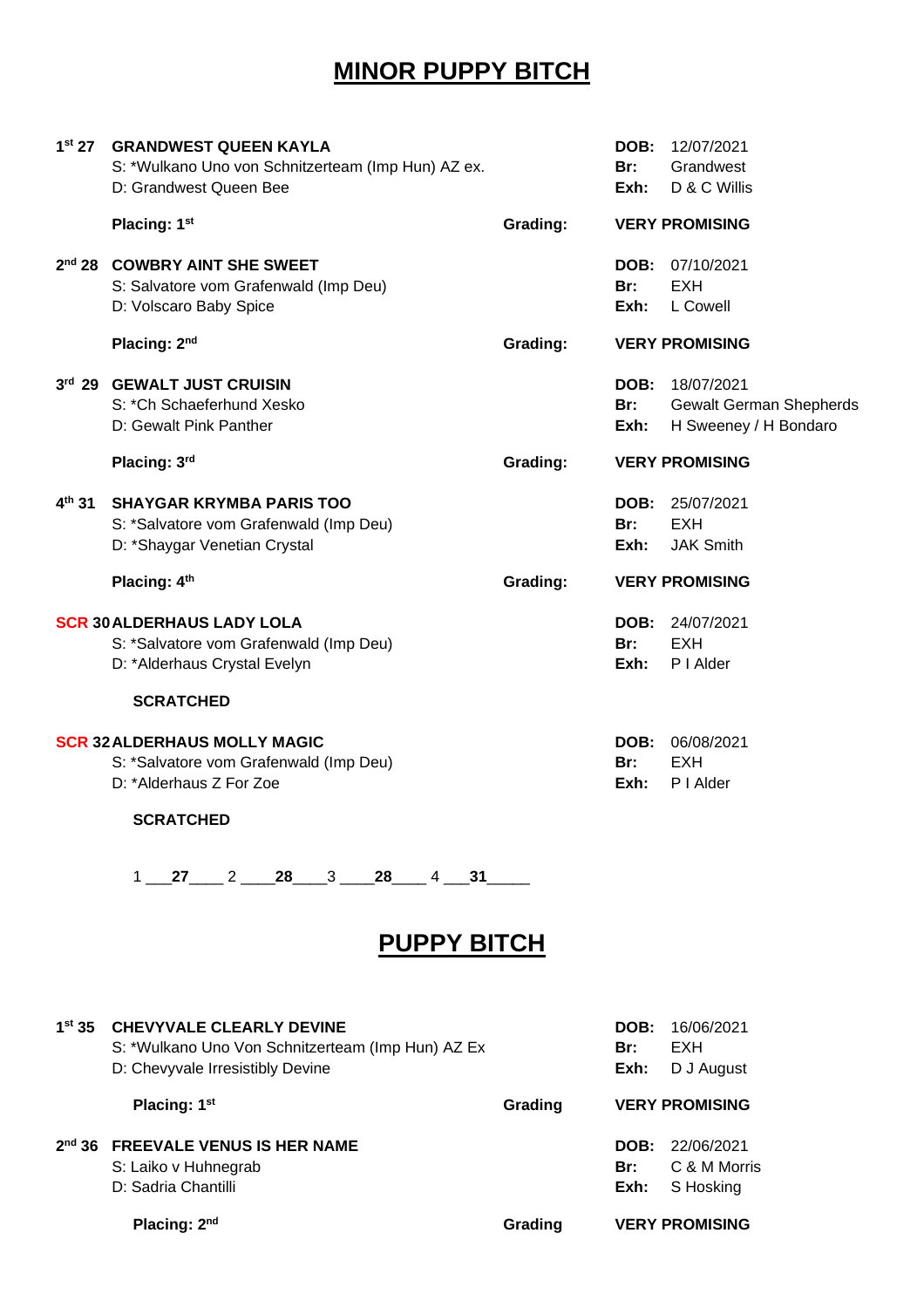| 3 <sup>rd</sup> 33 | <b>BRONBOREO KARMA</b><br>S: *Wulkano Uno Von Schnitzerteam (Imp Hun) AZ Ex<br>D: *Bronboreo Vejaja |         | DOB:<br>Br:<br>Exh: | 24/04/2021<br><b>B J Pereira &amp; R Pritchard</b><br>R Laubsch |
|--------------------|-----------------------------------------------------------------------------------------------------|---------|---------------------|-----------------------------------------------------------------|
|                    | Placing: 3rd                                                                                        | Grading |                     | <b>VERY PROMISING</b>                                           |
| $4^{th}$ 34        | <b>ALDERHAUS KALENA</b><br>S: *Salvatore vom Grafenwald (Imp Deu)<br>D: *Aimsway Ripepi             |         | DOB:<br>Br:<br>Exh: | 29/04/2021<br>EXH<br>P Alder                                    |
|                    | Placing: 4th                                                                                        | Grading |                     | <b>VERY PROMISING</b>                                           |
|                    | <b>SCR 37 ICCARA NEVER HERE NOR THERE</b><br>S: Umberto vom Bierstadter<br>D: Iccara sensation      |         | DOB:<br>Br:<br>Exh: | 16/06/2021<br>EXH<br>C Mailata / S Woollard                     |

1 \_\_\_**35**\_\_\_\_ 2 \_\_\_\_**36**\_\_\_\_3 \_\_\_\_**33**\_\_\_\_ 4 \_\_\_**34**\_\_\_\_\_

## **JUNIOR BITCH**

#### **1 st 38 CHEVYVALE BIANNI** DOB: 22/10/2020

**3**

S: \*Albata Nicco Br: EXH D: Freevale Irresistibly Yours **Exh:** D Auguste

**Placing: SCRATCHED**

#### 17.5 Months 61.0 cm / 28.5cm

Very large, standing on the upper limit of size, strong, very well-proportioned bitch of very good type. Black and tan saddle markings. Very good head and expression. Good length of neck, high withers, firm back and good croup. Very good fore and underchest development. Stands correct in front, slightly exaggerated in the rear. Very good fore and hindquarter angulations. Steps correct coming, slightly loose going. In movement shows very good ground-covering movement, with very good reach and very good drive.

| Placing: 1 <sup>st</sup>         | Grading: | <b>VERY GOOD</b>       |
|----------------------------------|----------|------------------------|
| 2nd 39 ALDERHAUS IVY EVELYN (AI) |          | DOB: 27/11/2020        |
| S: Django vom Team Panoniansee   | Br:      | EXH                    |
| D: Grandwest Winsome (AI)        | Exh:     | I McIntosh / P I Alder |
|                                  |          |                        |

16.5 Months Height: 59.5cm Depth: 28.0 cm

Large, strong, very well-proportioned bitch of vg type. Grey sable markings. Very good head and exp with dark eyes. Good length of neck, high withers, straight firm back and vg croup. Very good underchest. Very good height to depth ratio. VG fore and hindquarter angulations. Steps correct going and coming. Displays vg ground-covering movement with very good reach and very powerful drive whilst retaining a very good topline.

| Placing: 2nd                                                                                               | Grading: | <b>VERY GOOD</b>                         |
|------------------------------------------------------------------------------------------------------------|----------|------------------------------------------|
| <sup>rd</sup> 40 LASHADAS I AM INOGEN<br>S: *Salvatore vom Grafenwald (Imp DEU)<br>D: *LaShadas Born Magic | Br:      | DOB: 16/03/2021<br>FXH<br>Exh: S Hosking |
|                                                                                                            |          |                                          |

Almost 13 Months 61.0 cm / 27.5 cm

Large, strong, very well-proportioned bitch of very good type and very balanced anatomy. Black and tan saddle markings. Very good head and expression with medium eye colour. Good length of neck, high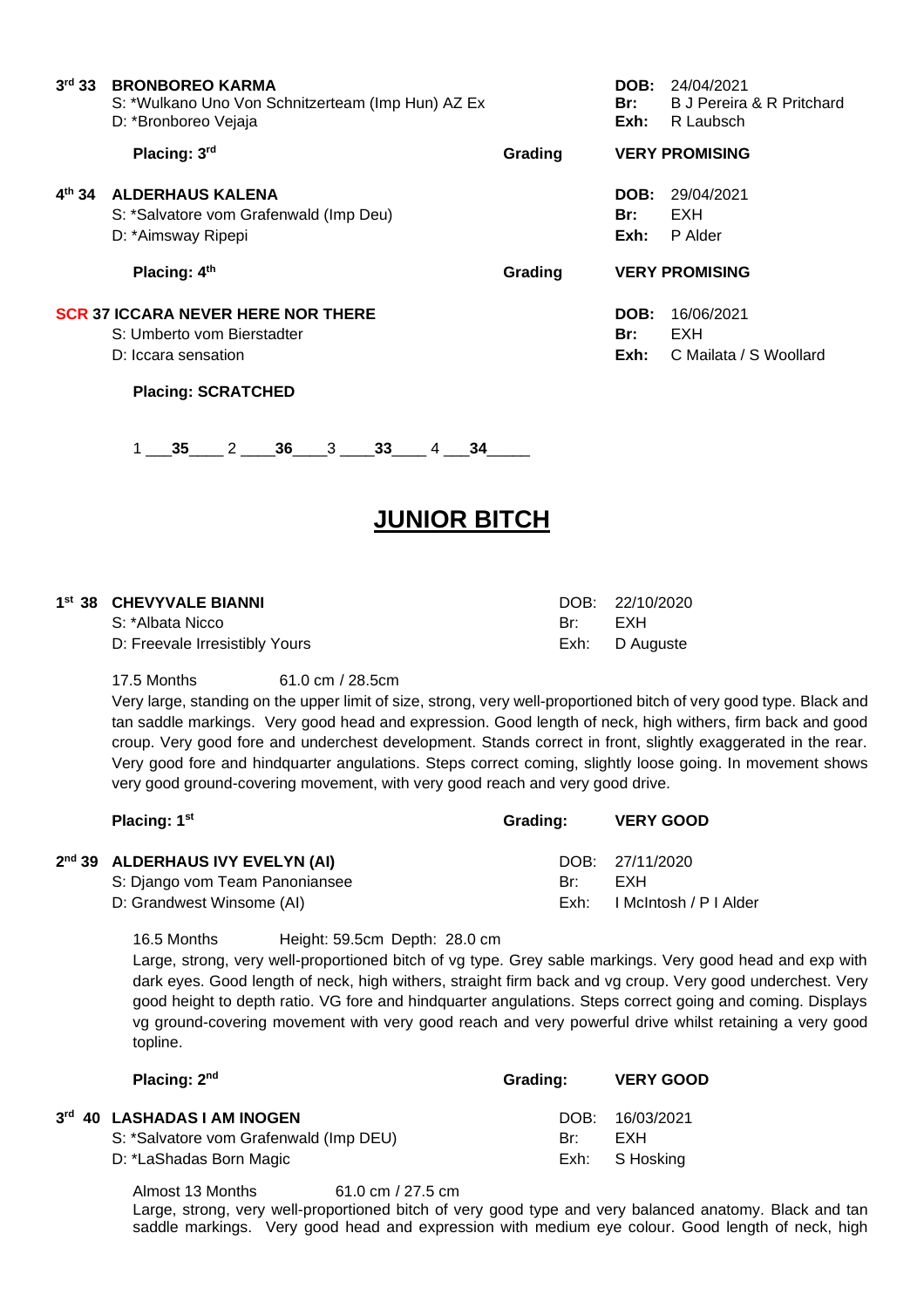|                                                 |  |  |  |  |  |  | withers, firm back and still good croup. Very good underchest. Very good fore and hindquarter angulations. |  |
|-------------------------------------------------|--|--|--|--|--|--|------------------------------------------------------------------------------------------------------------|--|
|                                                 |  |  |  |  |  |  | Stands correct in front and rear. Steps correct going and coming. Displays very good ground-covering       |  |
| movement with very free reach and strong drive. |  |  |  |  |  |  |                                                                                                            |  |

**Placing: 3**

Grading: **VERY GOOD** 

**Grading: VERY GOOD**

1 \_\_\_**38**\_\_\_\_ 2 \_\_\_\_**39**\_\_\_\_3 \_\_\_\_**40**\_\_\_\_

## **INTERMEDIATE BITCH**

#### **1 st 41 CHEVYVALE ABSOLUTELY DEVINE** DOB: 02/10/2020

S: \*Albata Nicco Br: EXH

1 \_\_\_**41**\_\_\_\_

**2 nd**

**3**

D: Chevyvale Irresistibly Devine **Exh:** D Auguste

18 Months 59.0 cm / 26.0cm

Large, good medium strong bitch of very good type. Black and gold saddle markings. Feminine head and expression. Good length of neck, high withers, firm back and good croup. Good underchest. Very good fore and hindquarter angulations. Stands correct in front and behind. Steps slightly close behind, correct coming. Displays very good ground-covering movement with very good reach and drive.

#### **OPEN BITCH**

#### **1 st 45 SABARANBURG VIVACIOUS** DOB: 28/12/2019 S: \*Sabaranburg Rosko Br: Sabaranburg Br: Sabaranburg Br: Sabaranburg D: Sabaranburg Quintessence Exh: B & L Lubbock

2 Years 3 Months 60.5 cm / 30.0 cm

Large, strong, very well-proportioned bitch of very good type and balanced anatomy. Black and tan saddle markings. Very good head and expression with dark eyes. Very good length of neck, high withers, firm back and just slightly steep croup. Very good underchest. Could be presented a little firmer. Very good fore and hindquarter angulations. Stands correct in front and rear. Steps slightly close behind, correct coming. Displays very good ground covering movement with free reach and strong drive.

| Placing: 1 <sup>st</sup>          | Grading: | <b>EXCELLENT</b> |                         |  |
|-----------------------------------|----------|------------------|-------------------------|--|
| <b>43 SABARANBURG SENECA AZ</b>   |          |                  | <b>DOB:</b> $2/06/2018$ |  |
| S: *Ch Seigen Suris Alfie AZ Ex.M |          | Br:              | FXH                     |  |
| D: *Sabaranburg Purple Haze Ex    |          | Exh:             | B & L Lubbock           |  |

3 Years 10 Months 62.0 cm / 28.0cm

Very large, strong, still very well-proportioned bitch of anatomical very good construction. Black and tan saddle markings. Strong head. Normal length of neck, high withers, straight firm back and good croup. Very good underchest. Very good fore and hindquarter angulations. Could be presented slightly firmer. Stands correct in front and the hindquarter could be just a little firmer. Steps correct going and coming. Displays very good ground covering movement, with free reach and strong drive whilst retaining a very firm topline.

| Placing: $2nd$ |                                                                                                                   | Grading: | <b>EXCELLENT</b> |                                                                        |
|----------------|-------------------------------------------------------------------------------------------------------------------|----------|------------------|------------------------------------------------------------------------|
|                | <sup>rd</sup> 42 *CERRAH PENNIS FROM HEAVEN<br>S: Ch Volscaro Lenton Brae CCD RN ET<br>D: Beychief Cupids Destiny |          |                  | <b>DOB:</b> $24/04/2018$<br><b>Br:</b> S Mucco<br><b>Exh:</b> PI Alder |